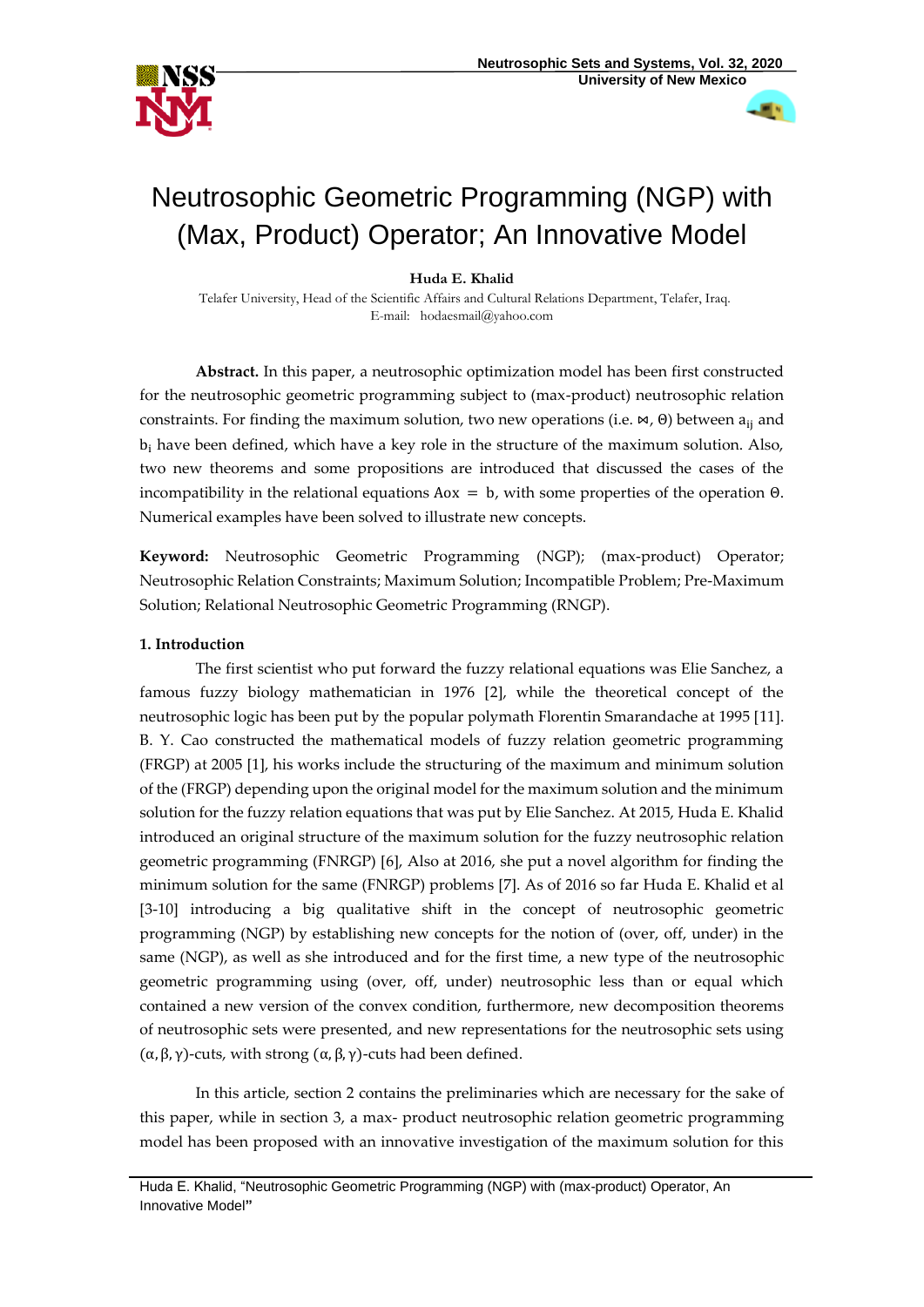model and two new theorems with some propositions, section 4 presents numerical examples to illustrate the proposed method. The final section was dedicated to the conclusion.

# **2. Basic Concepts**

Without loss of generality, the elements of b must be rearranged in decreasing or increasing order and the elements of the matrix A are correspondingly rearranged.

## **2.1 Definition [7]**

In this definition, the author proposed the following axioms:

- a- decreasing partial order
- 1-The greatest element in [0,1) ∪ I is equal to I, max(I, x) = I  $\forall$  x  $\in$  [0,1)
- 2- The fuzzy values in a decreasing order will be rearranged as follows:  $1 > x_1 > x_2 > x_3 >$  $\cdots > x_n \geq 0$
- 3- One is the greatest element in  $[0,1]$  ∪ I, max $(I, 1) = 1$
- b- Increasing partial order

1- the smallest element in  $(0,1]$  ∪ I is I, min(I, x) = I  $\forall$  x ∈ (0,1]

- 2- The fuzzy values in increasing order will be rearranged as follows:  $0 < x_1 < x_2 < x_3$  $\cdots < x_n \leq 1$
- 3- Zero is the smallest element in  $[0,1]$  ∪ I, min(I, 0) = 0

# **2.2 Definition [7]**

If there exists a solution to  $Aox = b$  it's called compatible. Suppose  $X(A, b) = \{(x_1, x_2, ..., x_n)^T \in$  $[0,1]^n \cup I$ ,  $I^n = I, n > 0$   $A \circ x = b, x_j \in [0,1] \cup I$  is a solution set of  $A \circ x = b$  we define  $x^1 \leq$  $x^2 \Leftrightarrow x_j^1 \le x_j^2$   $(1 \le j \le n)$ ,  $\forall x^1, x^2 \in X(A, b)$ . Where " $\le$ " is a partial order relation on  $X(A, b)$ .

# **2.3 Corollary [1]**

If  $X(A, b) \neq \emptyset$ . Then  $\hat{x} \in X(A, b)$ .

Similar to fuzzy relation equations, the above corollary works on neutrosophic relation equations.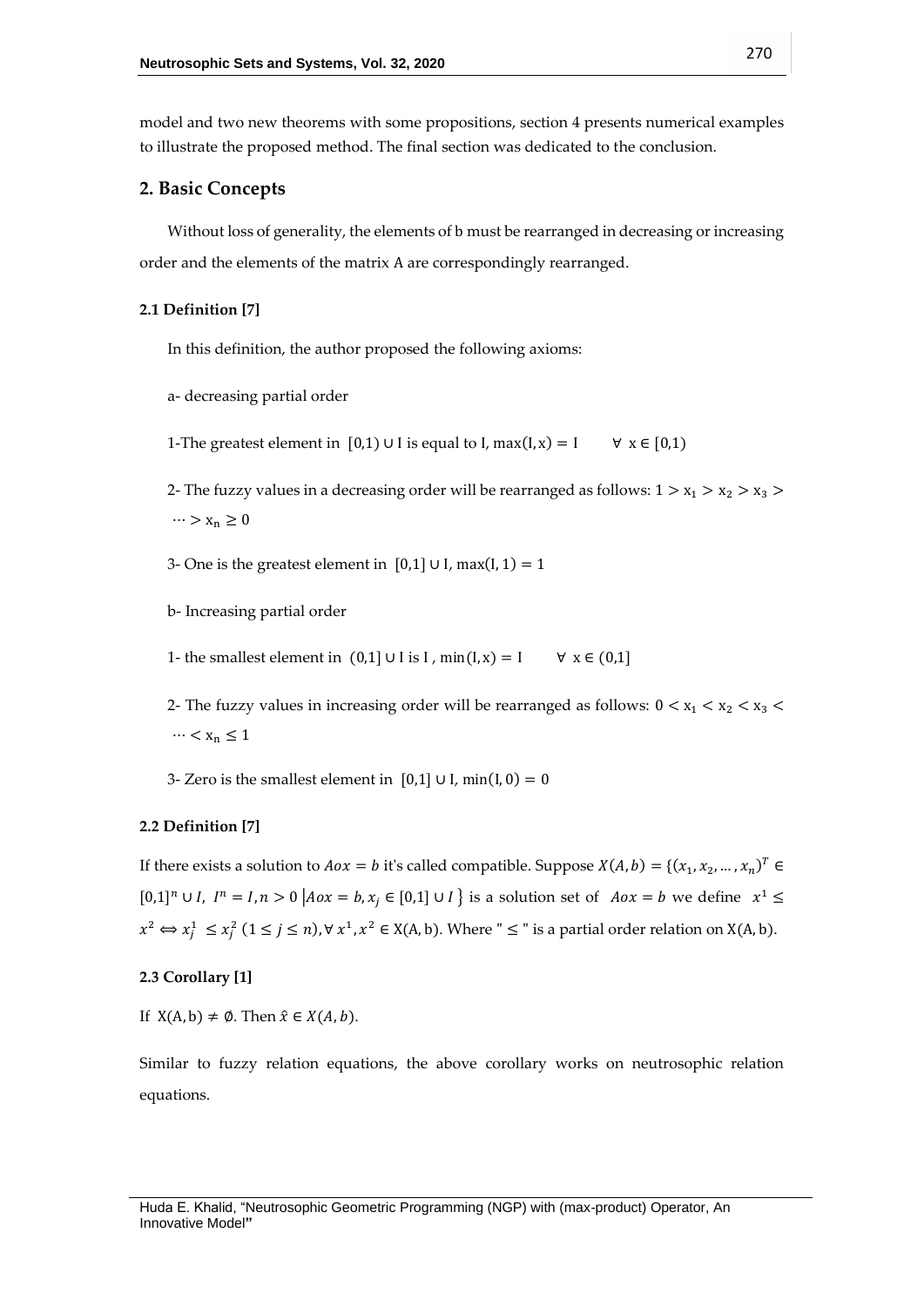#### **2.4 Basic Notes [3, 10]**

1. A component I to the zero power is undefined value, (i.e.  $I^0$  is undefined), since.  $I^0$  =  $I^{1+(-1)} = I^1 * I^{-1} = \frac{I}{I}$  $\frac{1}{I'}$  which is an impossible case (avoid to divide by *I*).

2. The value of *I* to the negative power is undefined (i.e.  $I^{-n}$ ,  $n > 0$  is undefined).

# **3. The Innovative Structure of the Maximum Solution.**

We call

$$
\min_{S.t.} f(x) = (c_1 \cdot x_1^{\gamma_1}) \vee (c_2 \cdot x_2^{\gamma_2}) \vee ... \vee (c_n \cdot x_n^{\gamma_n})
$$
  
s.t.  $Aox = b$   
 $x_j \in [0,1] \cup I, \quad 1 \le j \le n$  (1)

A ( $V,$ .) (max- product) neutrosophic geometric programming, where  $A = (a_{ij})$ ,  $1 \leq$  $i \leq m$ ,  $1 \leq j \leq n$ , is  $(m \times n)$  dimensional neutrosophic matrix,  $x = (x_1, x_2, ..., x_n)^T$  an ndimensional variable vector,  $b = (b_1, b_2, ..., b_m)^T$   $(b_i \in [0,1] \cup I)$  an m- dimensional constant vector,  $c = (c_1, c_2, ..., c_n)^T$   $(c_j \ge 0)$  an n- dimensional constant vector,  $\gamma_j$  is an arbitrary real number, and the composition operator "o" is  $(v,.)$ , i.e.  $V_{j=1}^n(a_{ij}, x_j) = b_i$ .

Note that the program (1) is undefined and has no minimal solution in the case of  $\gamma_i$  < 0 with some  $x_j$ 's taking indeterminacy value. Therefore, if  $\gamma_j < 0$  with indeterminacy value in some  $x_j$ 's, then the greatest solution  $\hat{x}_j$  is an optimal solution for problem (1), the author introduced theorem 3.4 to treat this issue.

#### **3.1 The Shape of the Maximum Solution** ̂**.**

Since 1976, the biological mathematician Elie Sanchez put the formula of the maximum solution in both composite fuzzy relation equations of type  $(V, \Lambda)$  operator and  $(V, .)$  operator [2], these definitions won't be adequate with neutrosophic relation equations especially neutrosophic geometric programming type, therefore and for the importance of relational neutrosophic geometric programming (RNGP) in real-world problems, the author established a new structure for the maximum solution of (RNGP) with the  $(V, \Lambda)$ operator in ref. [6], while this article was dedicated to set up the maximum solution of (RNGP) with the  $(V, .)$  operator.

Every mathematician who works with neutrosophic theory know that the generality which characterizes the neutrosophic theory are determined in many ways of which,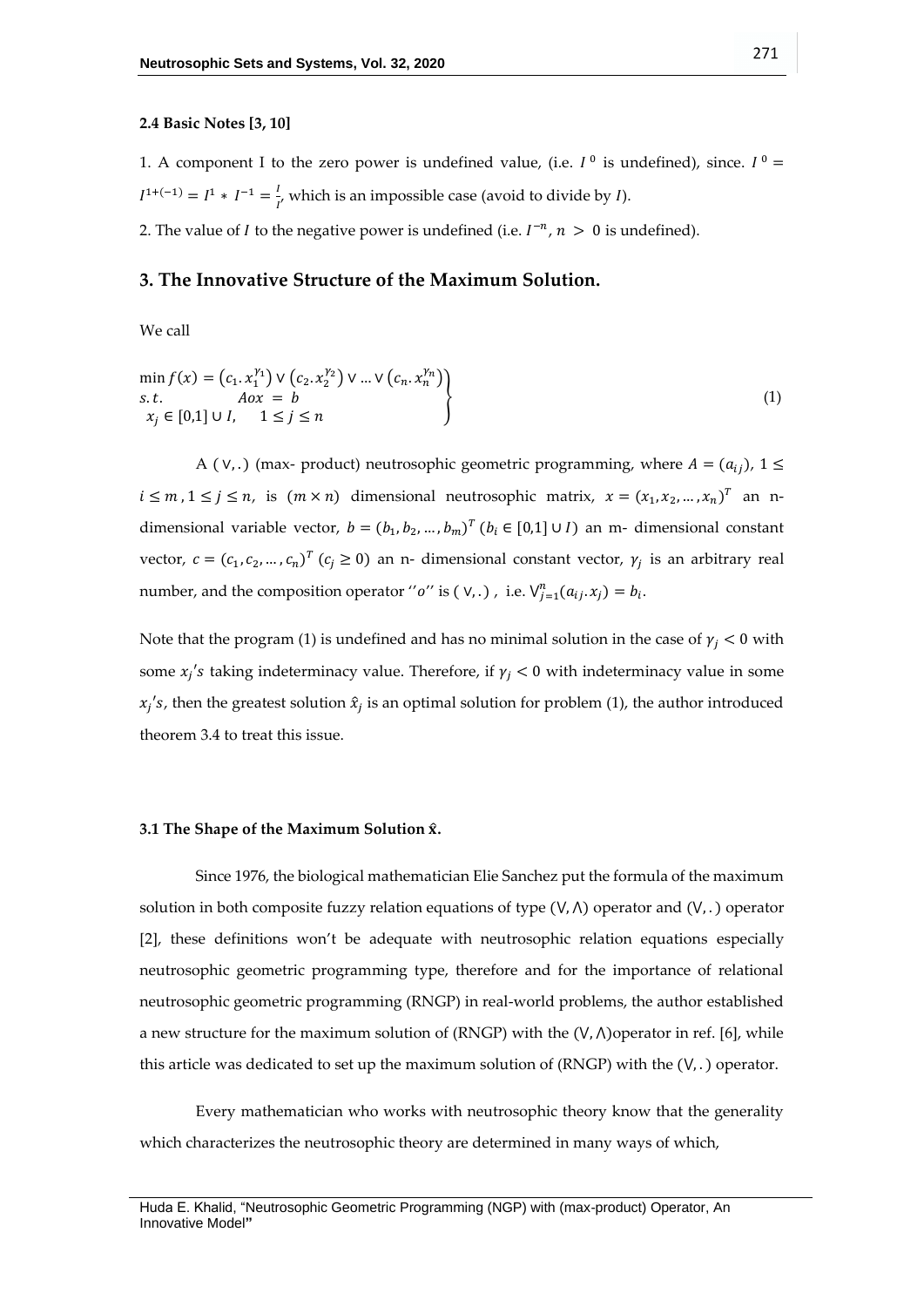$max(I, x) = min(I, x) = I \quad \forall x \in (0,1)$ 

This property gives some vague and difficulty for determining the maximum solution of the relation equations  $Aox = b$ , the author still searches about the answer of the following question.

How will be the shape of the greatest solution  $\hat{x}$  ?

Actually, any single solution (the same solution that suggested by Elie Sanchez 1976) would not be accepted and won't be appropriate for the program (1), unless there are two integrated pre-maximum solutions gathered to get the final shape of  $\hat{x}$ , as follow:

- 1. The first integrated pre-maximum solution named  $\hat{x}_{v1}$  which supports the fuzzy part of the problem, this solution has an adjoint matrix named  $A_{\nu 1}$ , this adjoint matrix is derived from the matrix  $A$ .
- 2. The second integrated pre-maximum solution named  $\hat{x}_{v2}$  which supports the neutrosophic part of the problem, this solution has an adjoint matrix named  $A_{\nu 2}$ , which is derived from the matrix  $A$  too.

The following definition describes the mathematical formula of  $\hat{x}_{v1}$  and  $\hat{x}_{v2}$ .

# **3.2 Definition**

$$
a_{ij} \bowtie b_i = \begin{cases} \frac{b_i}{a_{ij}}, & \text{if } a_{ij} > b_i, \ a_{ij} \in [0,1], \ b_i \in [0,1] \\ 1, & \text{if } a_{ij} \le b_i, \ a_{ij} \in [0,1], \ b_i \in [0,1] \\ 1, & \text{if } a_{ij} \in [0,1], \ b_i = nI, n \in (0,1] \end{cases} \tag{2}
$$
\n
$$
a_{ij} \Theta b_i = \begin{cases} \frac{nI}{a_{ij}}, & \text{if } a_{ij} > n, \ a_{ij} \in [0,1], b_i = nI, n \in (0,1] \\ 1, & \text{if } a_{ij} \le n, \ a_{ij} \in [0,1], b_i = nI, n \in (0,1] \\ 1, & \text{if } a_{ij} = mI, m \in (0,1], b_i \in [0,1] \cup I \\ 1, & \text{if } a_{ij} = mI, m \in (0,1], b_i \in [0,1] \cup I \\ 1, & \text{if } a_{ij} = mI, n \in (0,1], b_i \in [0,1] \end{cases} \tag{3}
$$

Where  $\bowtie$  is an operator defined at [0,1], while the operator  $\Theta$  is defined at [0,1] ∪ *I*.

Let 
$$
\hat{x}_j = \bigwedge_{i=1}^m (a_{ij} \bowtie b_i), \quad (1 \le j \le n)
$$
, 
$$
(4)
$$

be the components of the pre-maximum solution  $\hat{x}_{v1}$ , (i.e.  $\hat{x}_{v1} = (\hat{x}_1, \hat{x}_2, ..., \hat{x}_n)$ ).

Let 
$$
\hat{x}_j = \bigwedge_{i=1}^m (a_{ij} \Theta b_i), \qquad (1 \le j \le n),
$$
 (5)

Huda E. Khalid, "Neutrosophic Geometric Programming (NGP) with (max-product) Operator, An Innovative Model**"**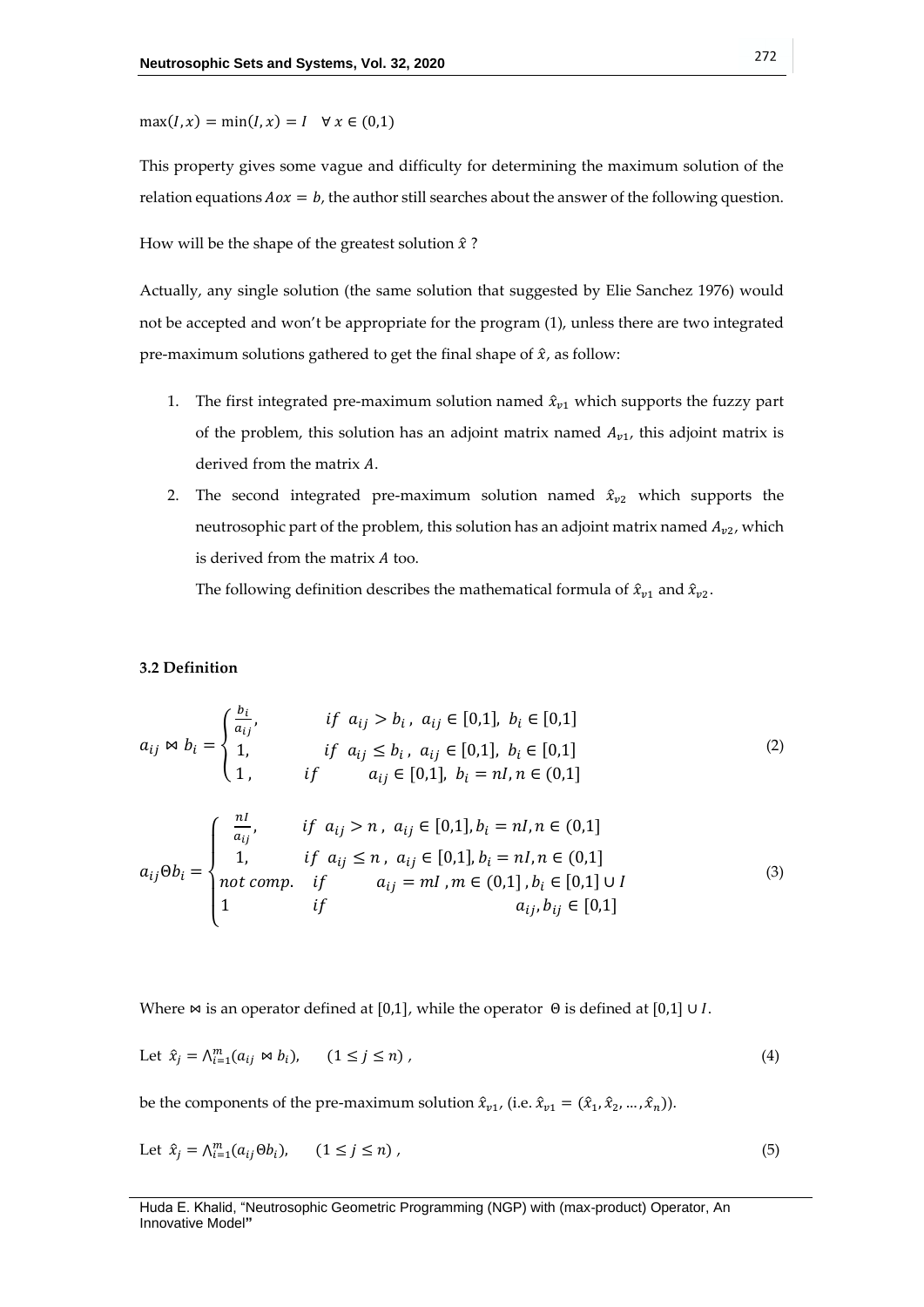be the components of the pre maximum solution  $\hat{x}_{v2}$ , (i.e.  $\hat{x}_{v2} = (\hat{x}_1, \hat{x}_2, ..., \hat{x}_n)$ ).

Now the following question will be raised,

Which one  $\hat{x}_{v1}$  or  $\hat{x}_{v2}$  should be the exact maximum solution?

Neither  $\hat{x}_{v1}$  nor  $\hat{x}_{v2}$  will be the exact solution! the exact solution is the integration between them. Before solving  $A \circ \hat{x} = b$ , we first define the matrices  $A_{v1}$ ,  $A_{v2}$ .

Let  $A_{v1}$  be a matrix has the same dimension and the same rows elements of A except for those rows of the indexes  $i = i_0$  corresponding to those indexes of  $b_{i_0} = nI$ , those special rows of  $A_{\nu 1}$  will be zeros.

Let  $A_{v2}$  be a matrix has the same dimension and the same rows elements of A except for those rows of the indexes  $i = i_o$  corresponding to those indexes of  $b_{i_o} \in [0,1]$ , those special rows of  $A_{v2}$  will be zeros.

Consequently,

$$
A \circ \hat{x} = b = (A_{v1} \circ \hat{x}_{v1}) + (A_{v2} \circ \hat{x}_{v2})
$$
\n(6)

The formula (6) is the greatest solution in  $X(A, b)$ .

The maximum value of the objective function  $f(\hat{x}) = f(\hat{x}_{v1}) \vee f(\hat{x}_{v2})$ .

## **3.3 Theorem**

If  $a_{ij} = ml$ ,  $m \in (0,1], b_i \in [0,1] \cup I$  then  $Aox = b$ , is not compatible.

Proof

Let  $a_{ij} = ml$ ,  $b_i \in [0,1] \cup I$ , the essential question in this case is

What is the value of  $x_i$  ∈ [0,1] ∪ *I* satisfying

$$
V_{1 \le j \le n}(a_{ij}, x_j) = b_i
$$
 (7)

It is well known that the equation (7) can be written as an upper-bound constraint and a lowerbound constraint, that is,

$$
V_{1 \le j \le n}(a_{ij}, x_j) \le b_i \tag{8}
$$

$$
\mathcal{V}_{1 \le j \le n}(a_{ij}, x_j) \ge b_i \tag{9}
$$

Huda E. Khalid, "Neutrosophic Geometric Programming (NGP) with (max-product) Operator, An Innovative Model**"**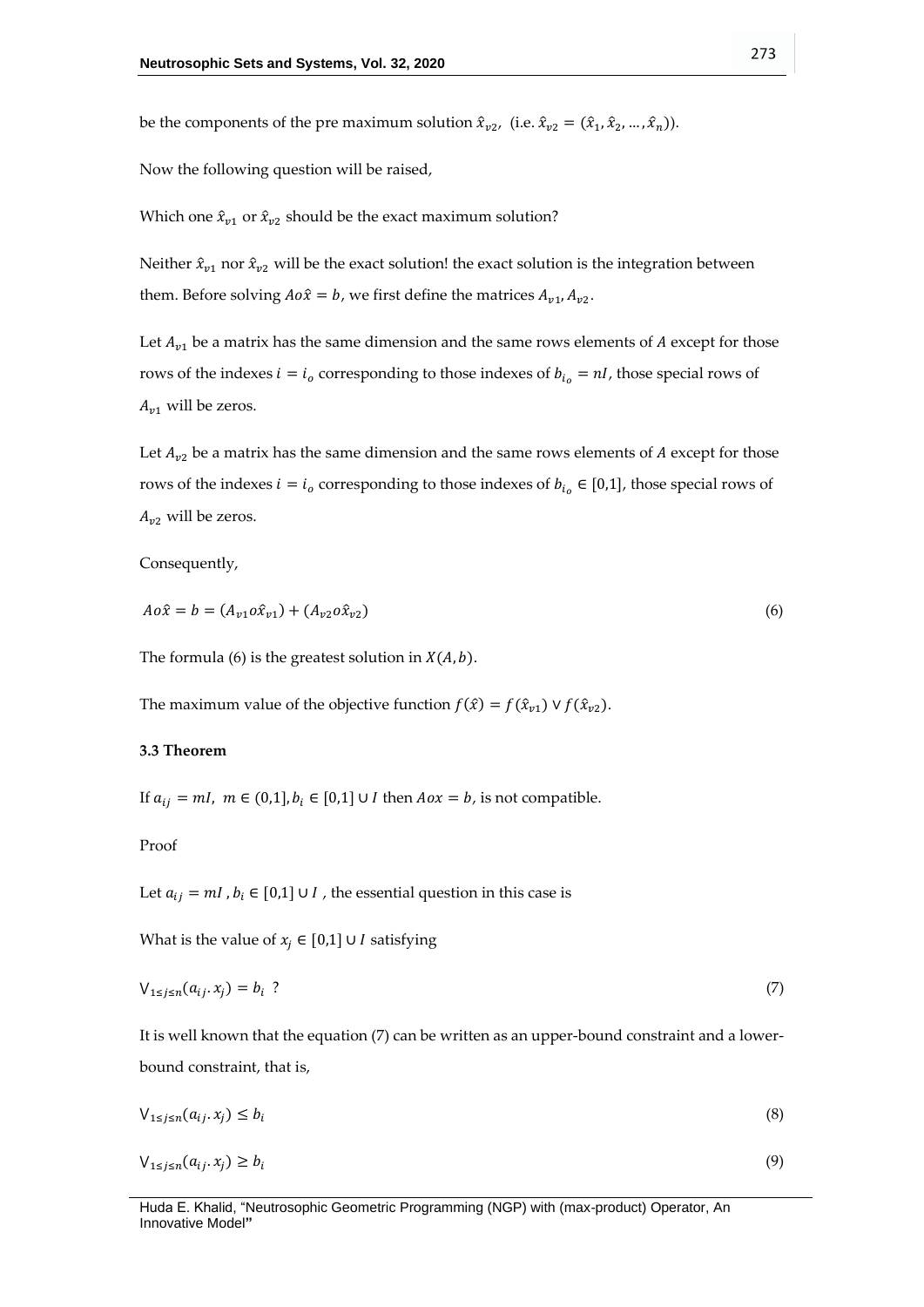## First,

The inequality  $(8)$  can be written in *n* constraints:

$$
a_{ij}.x_j \le b_i \text{ , i.e. } x_j \le \frac{b_i}{a_{ij}} \text{ , } 1 \le j \le n .
$$

Hence  $x_j \le \Lambda \left( \frac{b_i}{a_{ij}} \right)$ , where the notation ''  $\Lambda$ '' denotes the minimum operator.

So, we have  $x_j \in [0, \Lambda(\frac{b_i}{a_j}))$  $\left[\frac{b_i}{a_{ij}}\right]$ ] ∪ *I*, but  $a_{ij} = mI$ , this is a contradict for the fact that the variables of the system  $Aox = b$  are being in the interval [0,1] ∪ *I*.

#### Second,

The inequality  $(9)$  can be written in *n* constraints:

$$
(a_{ij}.x_j) \ge b_i , i.e. x_j \ge \frac{b_i}{a_{ij}} , 1 \le j \le n .
$$

Hence,  $x_j \geq \vee \left(\frac{b_i}{a_{ij}}\right)$ , where the notation '' ∨'' denotes the maximum operator.

Thus, we have  $x_j \in [V(\frac{b_i}{a_{ij}}), 1] \cup I$ , but  $a_{ij} = ml$ , in this proof we faced the division on the indeterminate component (*I*) which is prohibited behavior. Consequently the variable  $x_i$  will either belong to the interval  $[0, \Lambda(b_i/I)] \cup I$  or belong to the interval[ $\vee (b_i/I)$ ,1]  $\cup I$ , this implies that the system of the relation equation  $Aox = b$  will be not compatible.

Therefore, the system of the relative equations  $Aox = b$  is incompatible at  $a_{ij} = ml$ ,  $m \in (0,1]$ . So, the restriction of  $Aox = b$  for being compatible is that all elements of the matrix A (i.e.  $a_{ij}$ ) are belonging to the interval [0,1].  $\Box$ 

#### **3.4 Theorem**

If  $\gamma_j < 0$  (1  $\le j \le n$ ), then the greatest solution to the problem (1) is an optimal solution.

Proof

Since  $\gamma_j < 0 \ (1 \le j \le n)$ , with  $x_j \in [0,1] \cup I$ , then  $\frac{d(x_j^{\gamma_j})}{dx_j}$  $\frac{(x_j')}{dx_j} = \gamma_j x_j^{\gamma_j - 1}$  < 0 for each  $x_j$  ∈ [0,1] ∪ *I*, this means that  $x_j^{\gamma_j}$  is monotone decreasing function of  $x_j$ . It is clear that  $c_j x_j^{\gamma_j}$  is also a monotone decreasing function about  $x_j$ . Therefore,  $\forall x \in X(A, b)$ , when  $x \leq \hat{x}$ , then  $c_j x_j^{\gamma_j} \geq$  $c_j$ .  $\hat{x}_j$  $v_j$  $(1 \le j \le n)$ , such that  $f(x) \ge f(\hat{x})$ , so  $\hat{x}$  is an optimal solution to the problem (1).

Huda E. Khalid, "Neutrosophic Geometric Programming (NGP) with (max-product) Operator, An Innovative Model**"**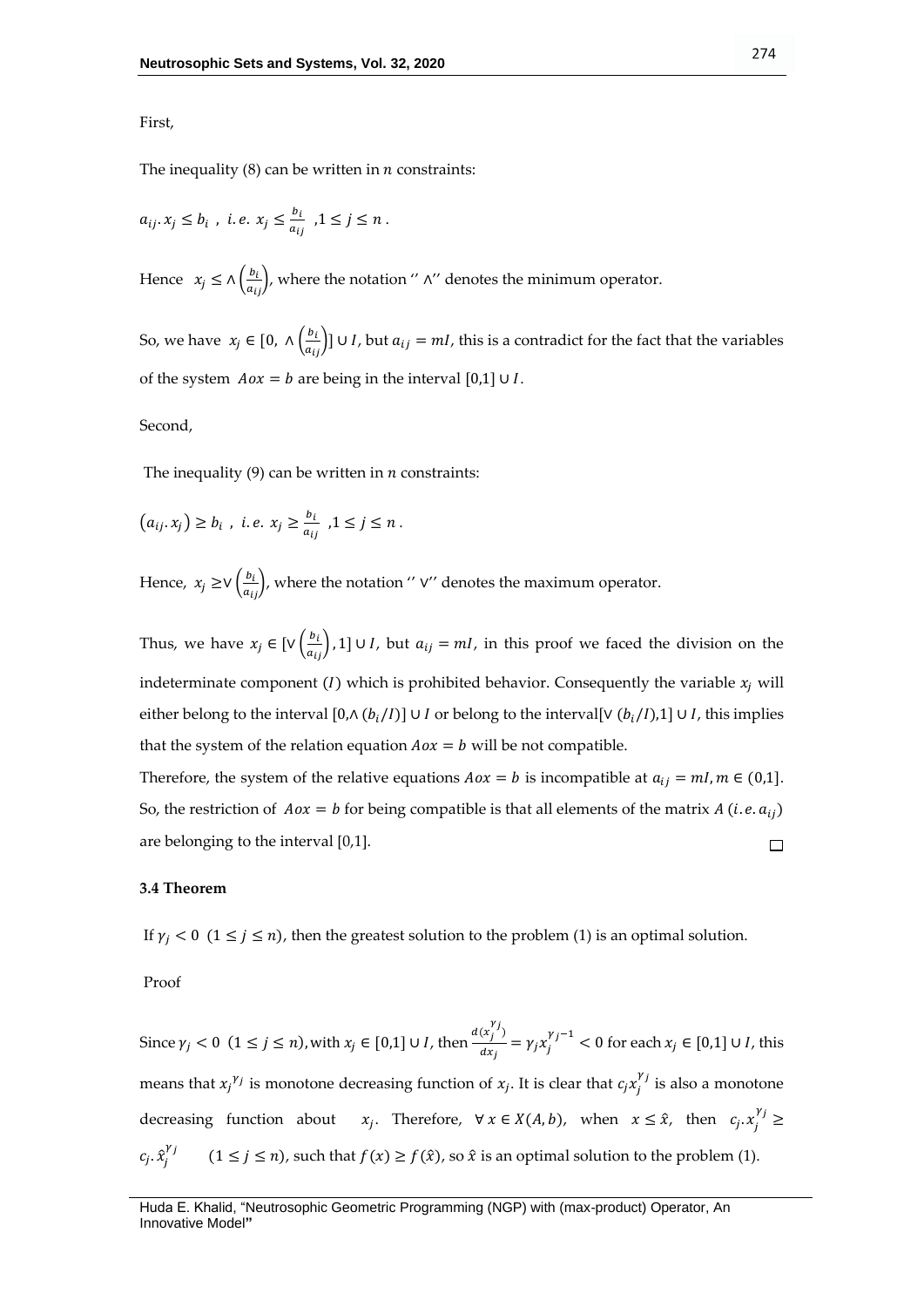It remains to study the case that if  $\gamma_j < 0$  with the component  $\hat{x}_j$  in  $\hat{x}_{\nu 2}$  equal to *I*, we know that  $I^n$  is undefined for  $n \leq 0$ , in this case, the component  $x_j = I$  that has a power  $\gamma_j < 0$  will be  $\Box$ replaced by that corresponding  $x_j$  in the  $\hat{x}_{v1}$ .

# **3.5 Proposition**

Let  $a \in (0,1)$ ,  $b = ml \& c = nl$ ,  $n, m \in (0,1]$ , if  $m \ge n$ , then  $a \oplus b \ge a \oplus c$ .

Proof

1) Let  $a > m \Rightarrow a > n$ ,

But we have  $m \ge n \Longrightarrow b \ge c \Longrightarrow \frac{b}{a}$  $\frac{b}{a} \geq \frac{c}{a} \implies a \Theta b \geq a \Theta c.$ 

2) Let  $a \le m \Rightarrow a \theta b = 1$ , since  $m \ge n \Rightarrow a \theta c \le 1$ 

Hence,  $a \theta c \le a \theta b$ .

# **3.6 Corollary**

Let  $a \in (0,1)$ ,  $b = ml$ ,  $c = nl$ ,  $m, n \in (0,1]$ , if  $m \ge n$  then  $a \theta (b \vee c) \ge a \theta c$ 

Proof

Since  $m \ge n \Rightarrow b \ge c \Rightarrow b \lor c = b$ , from proposition 2.5, we have

 $a \theta b \ge a \theta c$  (replacing by c instead of b)  $\Rightarrow a \theta (b \vee c) \ge a \theta c$ .

## **3.7 Proposition**

Let  $a \in (0,1)$ ,  $b = ml$ ,  $m \in (0,1]$ , then  $a$ .  $(a \theta b) = a \Lambda b$ .

Proof

1) Let 
$$
a > m \Rightarrow \frac{ml}{a} = \frac{b}{a} = a \oplus b
$$
 [multiply both sides by  $a$ ]  $\Rightarrow$   
\n $b = a.(a \oplus b)$  (10)  
\n2) Let  $a \le m \Rightarrow a \oplus b = 1$  [multiply both sides by  $a$ ]  $\Rightarrow$ 

$$
a = a. (a \odot b) \tag{11}
$$

From (10) & (11) we have  $a. (a \theta b) = a \Lambda b$ .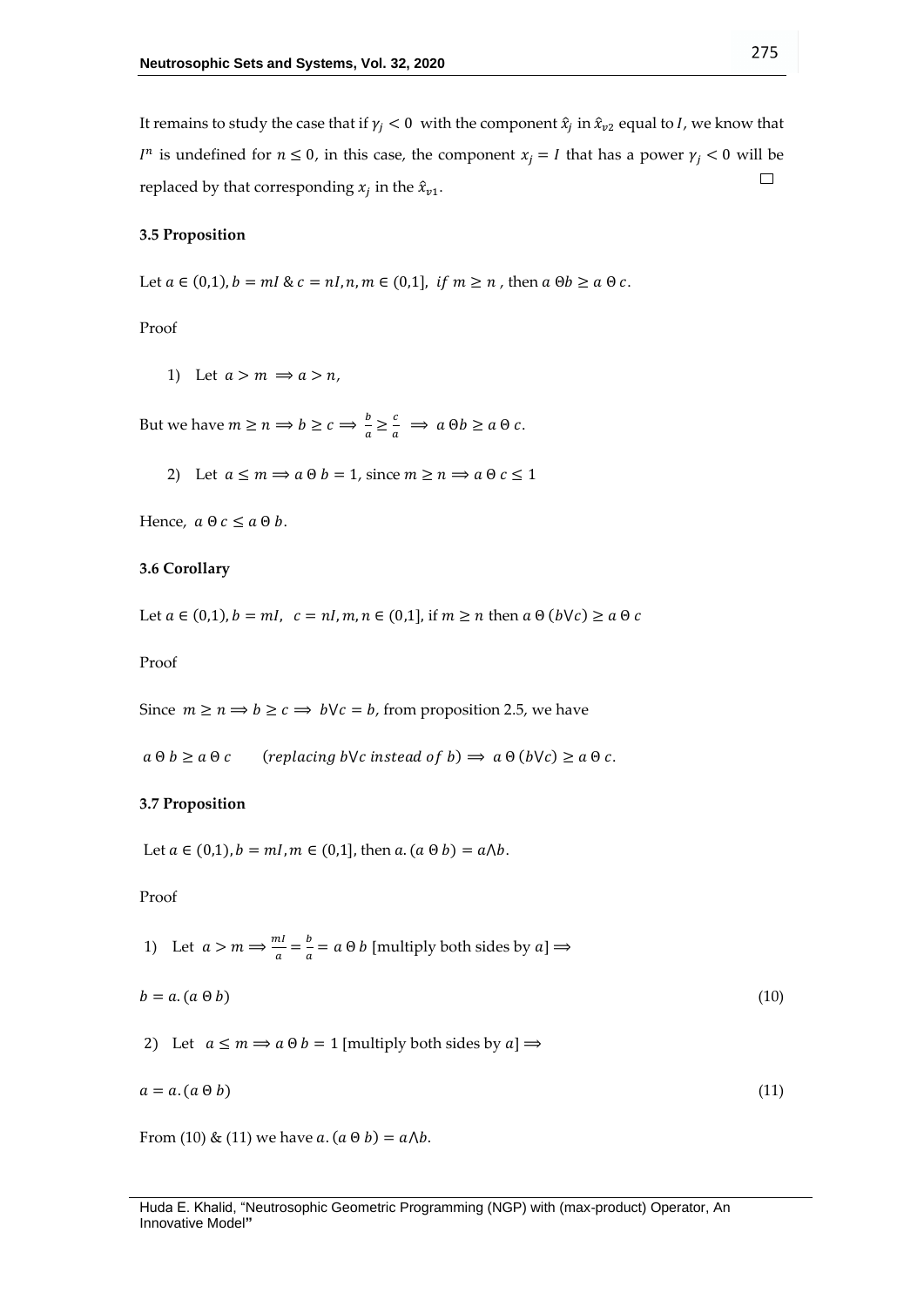## **3.8 Proposition**

Let 
$$
a \in (0,1)
$$
,  $b = ml$ ,  $m \in (0,1]$ , then  $a.(a \theta b) = \begin{cases} b & a > am \\ 1 & a \le am \end{cases}$ .

Proof

- 1) Let  $a > am$ , from definition (3.2) we have  $a \theta (a.m) = \frac{aml}{a}$  $\frac{m}{a} = mI = b.$
- 2) Let  $a \le am$ , again from definition (3.2) we have  $a \theta (a.b) = 1$ .

Hence,  $a \theta(a, b) = \begin{cases} b & a > am \\ 1 & a < am \end{cases}$ 1  $a \leq am$ 

# **4 Numerical examples**

In the upcoming examples, the (max- product) neutrosophic geometric problem is considered.

# **4.1 Example**

Let 
$$
\min f(x) = (0.3 \cdot x_1^2) \vee (1.81 \cdot x_2^{\frac{1}{3}}) \vee (1 \cdot x_3^{\frac{1}{4}})
$$
  
s. t.  $Aox = b$   
 $x_j \in [0,1] \cup I \quad (1 \le j \le n)$   
Where  $b = (1, \frac{1}{3}I, \frac{1}{5}I)^T$ ,  $A = \begin{pmatrix} .6 & 1 & .2 \\ .5 & .2 & .1 \\ .3 & .5 & .1 \end{pmatrix}_{3 \times 3}$ 

Using the formula (2), we can find the components of  $\hat{x}_{v1}$  as follows

$$
\hat{x}_1 = \bigwedge_{i=1}^3 (a_{i1} \bowtie b_i) = (a_{11} \bowtie b_1) \land (a_{21} \bowtie b_2) \land (a_{31} \bowtie b_3)
$$
  

$$
= (0.6 \bowtie 1) \land (0.5 \bowtie \frac{1}{3}I) \land (0.3 \bowtie 0.2I) = 1 \land 1 \land 1 = 1
$$
  

$$
\hat{x}_2 = \bigwedge_{i=1}^3 (a_{i2} \bowtie b_i) = (a_{12} \bowtie b_1) \land (a_{22} \bowtie b_2) \land (a_{32} \bowtie b_3)
$$
  

$$
= (1 \bowtie 1) \land (0.2 \bowtie \frac{1}{3}I) \land (0.5 \bowtie 0.2I) = 1 \land 1 \land 1 = 1
$$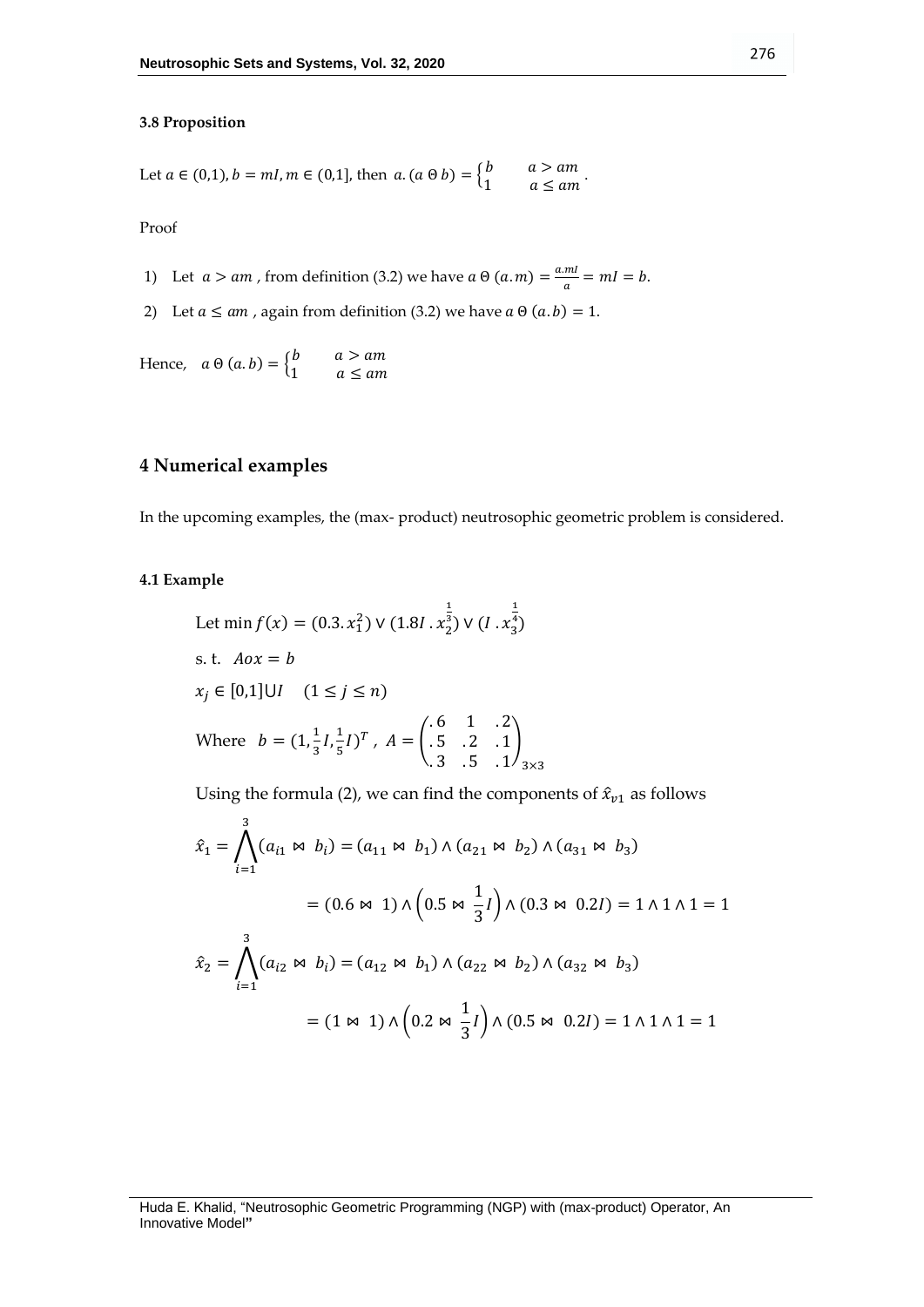$$
\hat{x}_3 = \bigwedge_{i=1}^3 (a_{i3} \bowtie b_i) = (a_{13} \bowtie b_1) \land (a_{23} \bowtie b_2) \land (a_{33} \bowtie b_3)
$$

$$
= (0.2 \bowtie 1) \land (0.1 \bowtie \frac{1}{3}l) \land (0.1 \bowtie 0.2l) = 1 \land 1 \land 1 = 1
$$

 $\therefore \ \hat{x}_{v1} = (\hat{x}_1, \hat{x}_2, \hat{x}_3)^T = (1, 1, 1)^T$ 

Using the formula (3), we can find the components of  $\hat{x}_{v2}$  as follows

$$
\hat{x}_1 = \bigwedge_{i=1}^3 (a_{i1} \Theta \ b_i) = (a_{11} \Theta \ b_1) \wedge (a_{21} \Theta \ b_2) \wedge (a_{31} \Theta \ b_3)
$$
  
= (0.6 \Theta 1) \wedge (0.5 \Theta \frac{1}{3}I) \wedge (0.3 \Theta 0.2I) = 1 \wedge \frac{1/3}{0.5} I \wedge \frac{0.2}{0.3} I = \frac{2}{3} I  

$$
\hat{x}_2 = \bigwedge_{i=1}^3 (a_{i2} \Theta \ b_i) = (a_{12} \Theta \ b_1) \wedge (a_{22} \Theta \ b_2) \wedge (a_{32} \Theta \ b_3)
$$
  
= (1 \Theta 1) \wedge (0.2 \Theta \frac{1}{3}I) \wedge (0.5 \Theta 0.2I) = 1 \wedge 1 \wedge \frac{2}{5} I = \frac{2}{5} I

$$
\hat{x}_3 = \bigwedge_{i=1}^3 (a_{i3} \Theta b_i) = (a_{13} \Theta b_1) \wedge (a_{23} \Theta b_2) \wedge (a_{33} \Theta b_3)
$$

$$
= (0.2 \Theta 1) \wedge (0.1 \Theta \frac{1}{3} I) \wedge (0.1 \Theta 0.2 I) = 1 \wedge 1 \wedge 1 = 1
$$

$$
\begin{aligned}\n\therefore \ \hat{x}_{v2} &= (\hat{x}_1, \hat{x}_2, \hat{x}_3)^T = \left(\frac{2}{3}I, \frac{2}{5}I, 1\right)^T \\
\text{In this example, } A_{v1} &= \begin{pmatrix} .6 & 1 & .2 \\ 0 & 0 & 0 \\ 0 & 0 & 0 \end{pmatrix}, \ A_{v2} = \begin{pmatrix} 0 & 0 & 0 \\ .5 & .2 & .1 \\ .3 & .5 & .1 \end{pmatrix}, \\
Ao\hat{x} &= (A_{v1}o\hat{x}_{v1}) + (A_{v2}o\hat{x}_{v2}) = \begin{pmatrix} .6 & 1 & .2 \\ 0 & 0 & 0 \\ 0 & 0 & 0 \end{pmatrix} o \begin{bmatrix} 1 \\ 1 \\ 1 \end{bmatrix} + \begin{pmatrix} 0 & 0 & 0 \\ .5 & .2 & .1 \\ .3 & .5 & .1 \end{pmatrix} o \begin{bmatrix} \frac{2}{3}I \\ \frac{2}{5}I \\ \frac{1}{5}I \end{bmatrix} \\
&= \begin{bmatrix} 1 \\ \frac{1}{3}I \\ \frac{1}{5}I \end{bmatrix} = b\n\end{aligned}
$$

Since  $A \circ \hat{x} = b$ , then there is a solution in  $X(A, b)$  and  $\hat{x}$  is the greatest solution to  $Aox = b$ . The value of  $f(\hat{x})$  is calculated as follow,

Huda E. Khalid, "Neutrosophic Geometric Programming (NGP) with (max-product) Operator, An Innovative Model**"**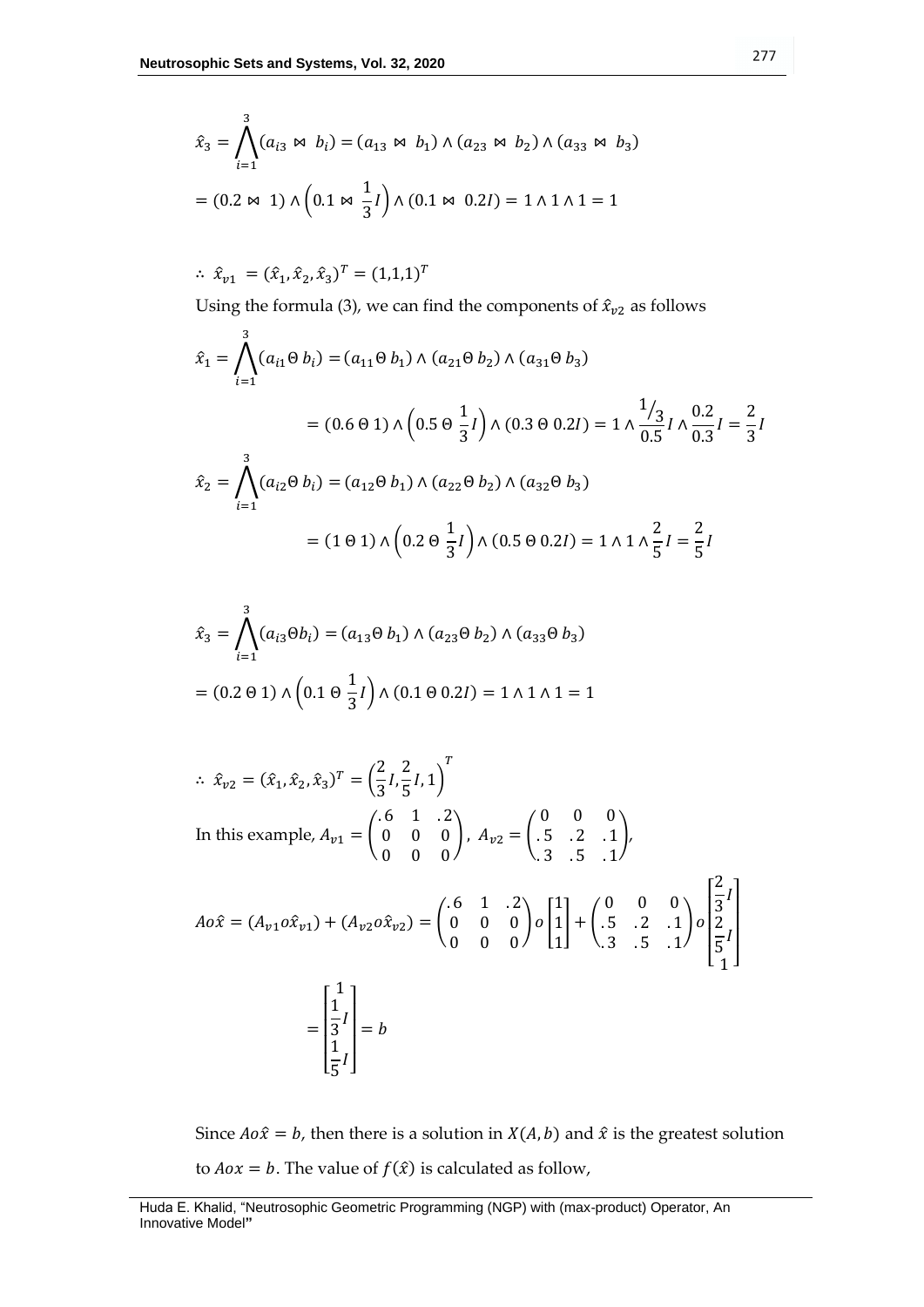$$
f(\hat{x}) = f(\hat{x}_{v1}) \vee f(\hat{x}_{v2})
$$
  
\n
$$
f(\hat{x}) = \langle (0.3 \cdot (1)^2) \vee (1.8I \cdot (1)^{\frac{1}{3}}) \vee (I \cdot (1)^{\frac{1}{4}}) \rangle \vee \langle (0.3 \cdot (\frac{2}{3}I)^2) \vee (1.8I \cdot (\frac{2}{5}I)^{\frac{1}{3}}) \vee (I \cdot (1)^{\frac{1}{4}}) \rangle = \langle (0.3) \vee (1.8I) \vee (I) \rangle \vee \langle (0.133I) \vee (1.33I) \vee (I) \rangle = 1.8I
$$

Do not forget that the indeterminate component  $I$  to the power  $n$  where  $n > 0$ is equal to *I* (i.e.  $I^n = I$  for  $n > 0$ ).

# **4.2 Example**

Let 
$$
A = \begin{pmatrix} 0.1 & 1 & 0.4 \\ I & 0.9 & 0 \\ 0.5 & 0.2I & 0.7 \end{pmatrix}
$$
,  $b = \begin{pmatrix} 1 \\ 0.3I \\ 0.6 \end{pmatrix}$ ,

It easy to see that some components of the matrix  $A$  are of the form  $a_{ij} = mI, m \in (0,1]$ , while  $b_i \in [0,1] \cup I$ , in this case, and by theorem (3.2), the system of the relation equation  $Aox = b$  is incompatible.

# **4.3 Example**

Let 
$$
\min f(x) = (0.2I. x_1^{-\frac{2}{3}}) \vee (1.3. x_2^{\frac{1}{3}}) \vee (I. x_3^{\frac{1}{2}}) \vee (0.35. x_4^{-2})
$$
  
s. t.  $Aox = b$   
 $x_j \in [0,1] \cup I \quad (1 \le j \le n)$ 

Where 
$$
b = (0.3, 0.7I, 0.5, 0.2I)^T
$$
,  $A = \begin{pmatrix} .2 & .3 & .4 & .6 \\ .3 & .2 & .9 & .8 \\ 1 & 0 & .1 & 1 \\ 0 & .5 & 1 & 0 \end{pmatrix}_{4 \times 4}$ 

Using the formula (2), the components of  $\hat{x}_{v1}$  are

$$
\hat{x}_1 = \bigwedge_{i=1}^4 (a_{i1} \bowtie b_i) = 0.5
$$

$$
\hat{x}_2 = \bigwedge_{i=1}^4 (a_{i2} \bowtie b_i) = 1
$$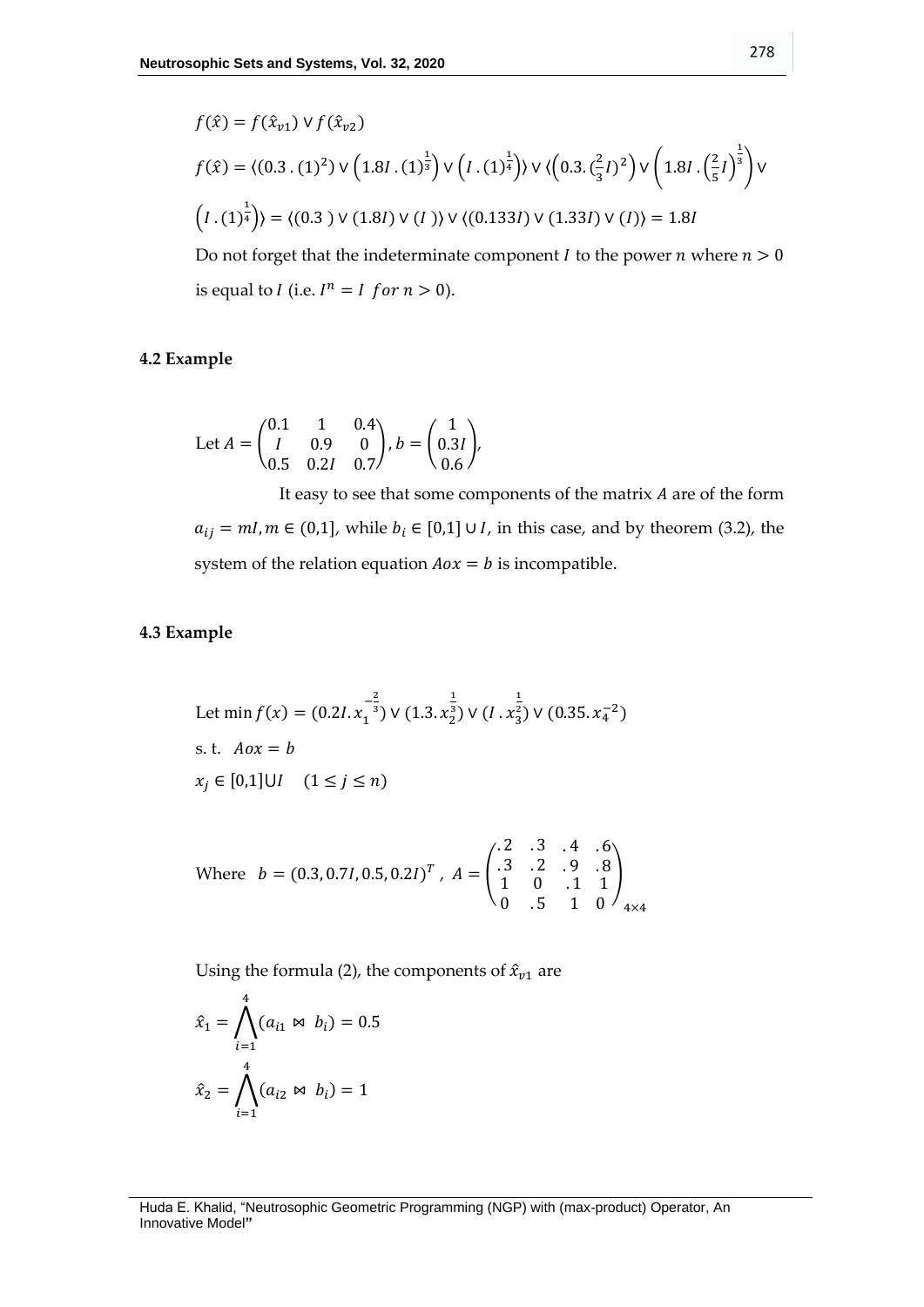$$
\hat{x}_3 = \bigwedge_{i=1}^4 (a_{i3} \bowtie b_i) = \frac{3}{4}
$$

$$
\hat{x}_4 = \bigwedge_{i=1}^4 (a_{i4} \bowtie b_i) = \frac{1}{2}
$$

$$
\therefore \ \hat{x}_{v1} = (\hat{x}_1, \hat{x}_2, \hat{x}_3, \hat{x}_4)^T = (0.5, 1, \frac{3}{4}, 0.5)^T
$$

Using the formula (3), the components of  $\hat{x}_{v2}$  are

$$
\hat{x}_1 = \bigwedge_{i=1}^4 (a_{i1} \Theta \ b_i) = 1
$$

$$
\hat{x}_2 = \bigwedge_{i=1}^4 (a_{i2} \Theta \ b_i) = \frac{2}{5}I
$$

44

$$
\hat{x}_3 = \bigwedge_{i=1}^4 (a_{i3} \Theta b_i) = 0.2I
$$
  

$$
\hat{x}_4 = \bigwedge_{i=1}^4 (a_{i4} \Theta b_i) = 0.875I
$$

$$
\hat{x}_{v2} = (\hat{x}_1, \hat{x}_2, \hat{x}_3, \hat{x}_4)^T = \left(\frac{2}{5}I, 1, 0.2I, 0.875I\right)^T
$$
  
\nIn this example,  $A_{v1} = \begin{pmatrix} .2 & .3 & .4 & .6 \\ 0 & 0 & 0 & 0 \\ 1 & 0 & .1 & 1 \end{pmatrix}, A_{v2} = \begin{pmatrix} 0 & 0 & 0 & 0 \\ .3 & .2 & .9 & .8 \\ 0 & 0 & 0 & 0 \end{pmatrix}$ ,  
\n $Ao\hat{x} = (A_{v1}o\hat{x}_{v1}) + (A_{v2}o\hat{x}_{v2})$   
\n
$$
= \begin{pmatrix} .2 & .3 & .4 & .6 \\ 0 & 0 & 0 & 0 \\ 1 & 0 & .1 & 1 \\ 0 & 0 & 0 & 0 \end{pmatrix} o \begin{pmatrix} 0.5 \\ 1 \\ 3 \\ 4 \\ 0.5 \end{pmatrix} + \begin{pmatrix} 0 & 0 & 0 & 0 \\ .3 & .2 & .9 & .8 \\ 0 & 0 & 0 & 0 \\ 0 & 0 & 0 & 0 \end{pmatrix} o \begin{pmatrix} \frac{2}{5}I \\ \frac{1}{5}I \\ 0 \\ \frac{1}{4} \\ 0.5I \end{pmatrix}
$$
  
\n
$$
= \begin{bmatrix} 0.3 \\ 0.7I \\ 0.5I \end{bmatrix} = b
$$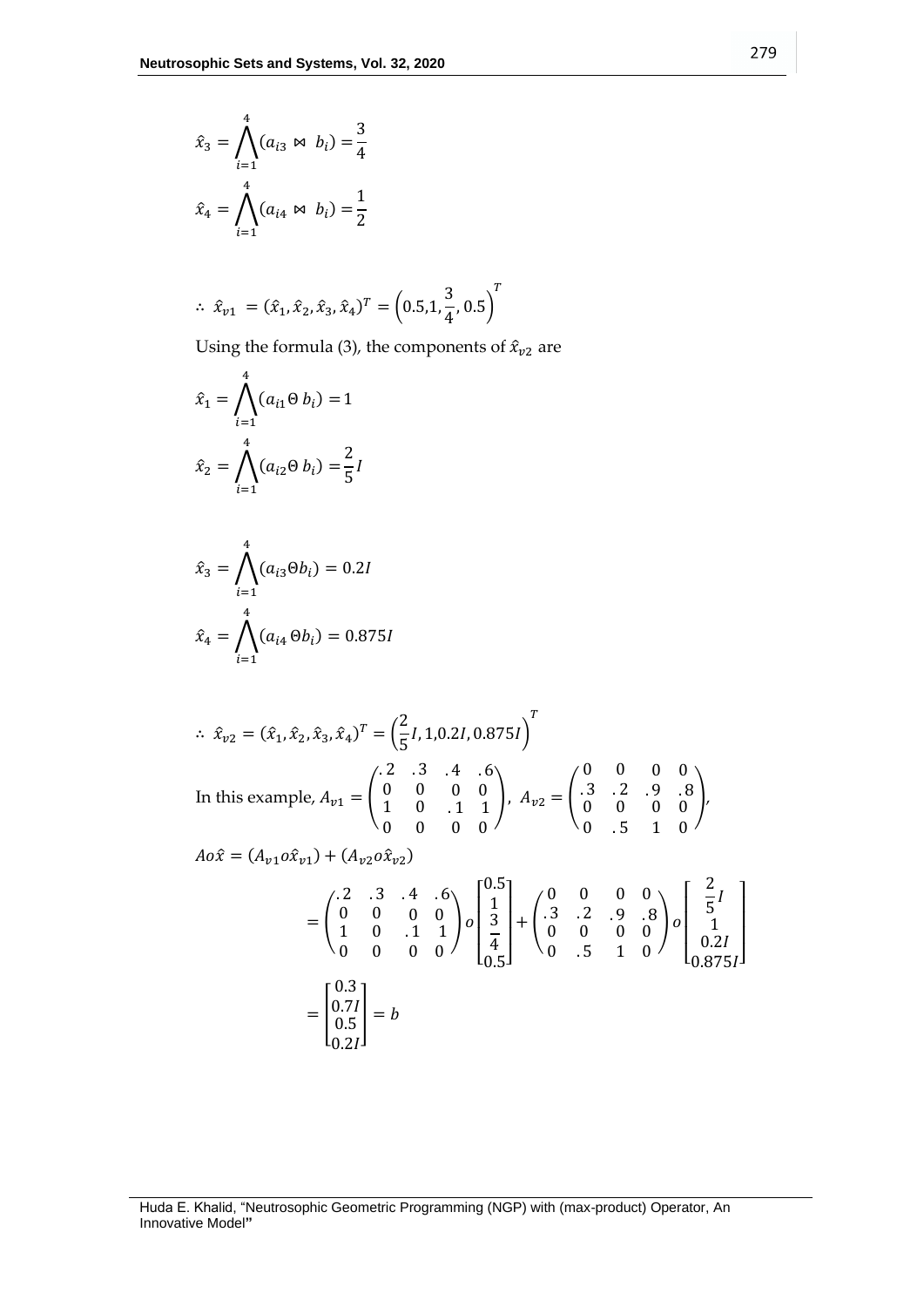to  $Aox = b$ . The value of  $f(\hat{x})$  is calculated as follow,

$$
f(\hat{x}) = f(\hat{x}_{\nu 1}) \vee f(\hat{x}_{\nu 2})
$$
  
\n
$$
f(\hat{x}) = \langle \left(0.2I \cdot (\frac{1}{2})^{-\frac{3}{2}}\right) \vee \left(1.3 \cdot (1)^{\frac{1}{3}}\right) \vee \left(I \cdot (\frac{3}{4})^{\frac{1}{2}}\right) \vee (0.35 \cdot (0.5)^{-2}) \vee
$$
  
\n
$$
\langle \left(0.2I \cdot (1)^{-\frac{3}{2}}\right) \vee \left(1.3 \cdot (0.4I)^{\frac{1}{3}}\right) \vee \left(I \cdot (0.2I)^{\frac{1}{2}}\right) \vee (0.35 \cdot (0.5)^{-2}) \rangle = \langle (0.57I) \vee (1.3) \vee (0.87I) \vee (0.5I) \rangle \vee \langle (0.2I) \vee (0.96I) \vee (0.45I) \vee (0.5I) \rangle = 1.3
$$

# **5 Conclusion**

It is important to know that the fuzzy geometric programming problems (FGPP) have wide applications in the business management, communication system, civil engineering, mechanical engineering, structural design and optimization, chemical engineering, optimal control, decision making, and electrical engineering, unfortunately, the fuzzy logic lacks to cover the indeterminate solution of any real-world problems, this pushed the author to construct a new branch of the neutrosophic geometric programming (NGP) problems subject to neutrosophic relation equations (NRE) and made a series of articles in an attempt to cover the theoretical sides of (NGP) problems. This paper contains a new (NGP) model subject to (NRE) with setting up a definition for the maximum solution of this program as well as some new theorems dealt with the consistency of the problem and some propositions of the new operation Θ. The future prospects are to make a deep study for the above-mentioned applications from the point of view of relational neutrosophic geometric programming (RNGP) problems.

## **Reference**

[1] B. Y. Cao "Optimal models and methods with fuzzy quantities". Springer-Verlag, Berlin (2010).

[2] E. Sanchez, Resolution of Composite Fuzzy Relation Equations, Information and Control 30,38-48 (1976).

[3] F. Smarandache & Huda E. Khalid "Neutrosophic Precalculus and Neutrosophic Calculus". Second enlarged edition, Pons asbl 5, Quai du Batelage, Brussels, Belgium, European Union, 2018.

[4] F. Smarandache, H. E. Khalid & A. K. Essa, "Neutrosophic Logic: the Revolutionary Logic in Science and Philosophy", Proceedings of the National Symposium, EuropaNova, Brussels, 2018.

[5] F. Smarandache, H. E. Khalid, A. K. Essa, M. Ali, "The Concept of Neutrosophic Less Than or Equal To: A New Insight in Unconstrained Geometric Programming", Critical Review, Volume XII, 2016, pp. 72-80.

[6] H. E. Khalid, "An Original Notion to Find Maximal Solution in the Fuzzy Neutrosophic Relation Equations (FNRE) with Geometric Programming (GP) ", Neutrosophic Sets and Systems, vol. 7, 2015, pp. 3-7.

[7] H. E. Khalid, "The Novel Attempt for Finding Minimum Solution in Fuzzy Neutrosophic Relational Geometric Programming (FNRGP) with (max, min) Composition", Neutrosophic Sets and Systems, vol. 11, 2016, pp. 107-111.

[8]. H. E. Khalid, F. Smarandache, & A. K. Essa, (2018). The Basic Notions for (over, off, under) Neutrosophic Geometric Programming Problems. Neutrosophic Sets and Systems, 22, 50-62.